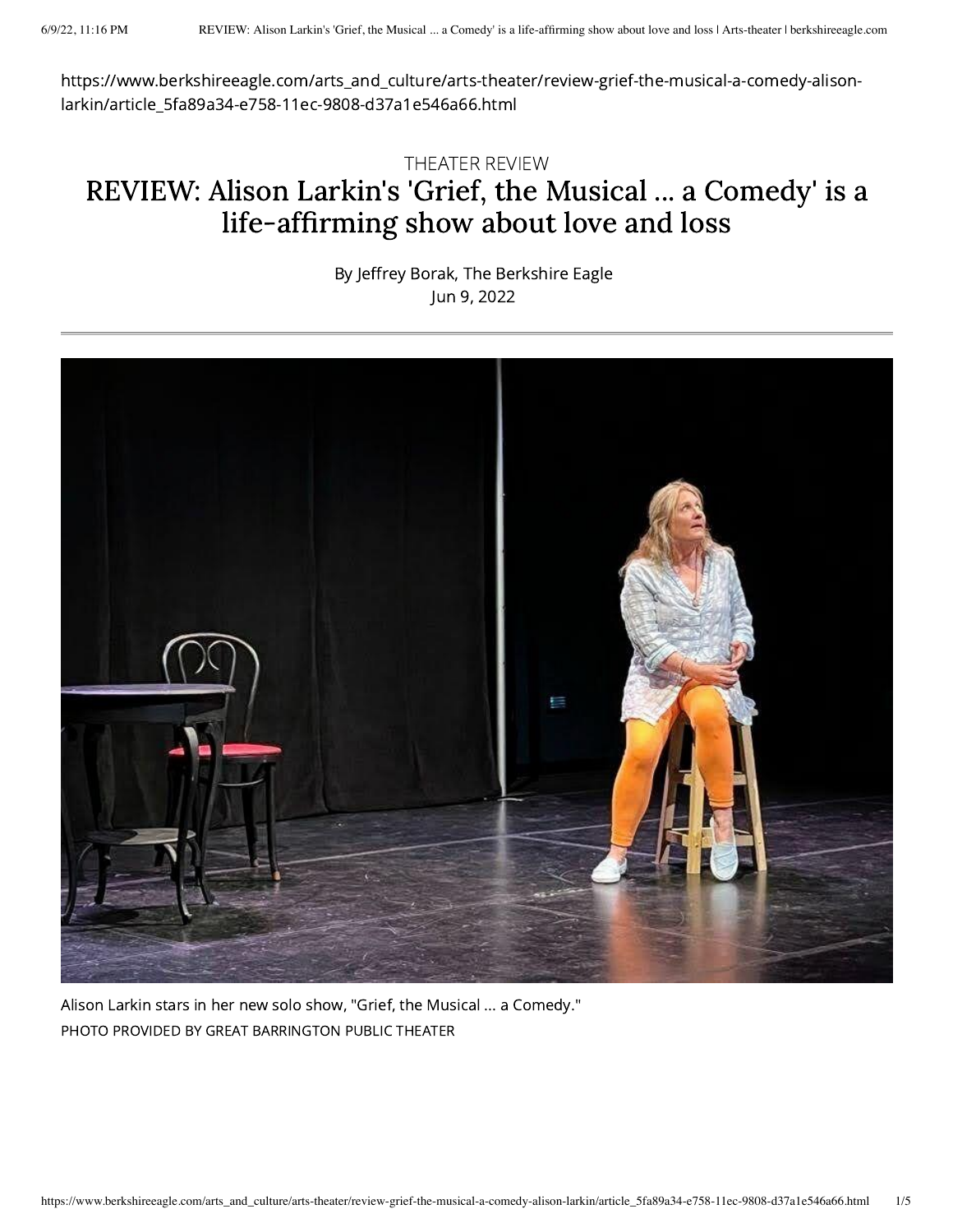GREAT BARRINGTON — Three words in the title of Alison Larkin's lifeaffirming new solo show  $-$  grief, musical, comedy  $-$  sum it all up. In so many ways, this is a show about the contradictions of life; how we rebound at a time of great loss, and how best to honor a deep and profound love shared by two people over time when death separates them.

## Theater review

What: "Grief, the Musical … a Comedy," Written and performed by Alison Larkin. Original music by Gary Schreiner. Directed by James Warwick.

Who: Great Barrington Public Theater

Where: Liebowitz Black Box Theater, Daniel Arts Center, Bard College at Simon's Rock, 84 Alford Road, Great Barrington

When: Through June 12

Performances: 7:30 p.m. Thursday, Friday, Saturday; 3 p.m. Saturday, Sunday

Running time: 1 hour, 20 minutes (no intermission)

Tickets: \$25-\$45

Reservations and information: 413-528-0684; [greatbarringtonpublictheater.org](http://greatbarringtonpublictheater.org/)

COVID policy: Proof of vaccination is required. Masks must be worn at all times in the Daniel Arts Center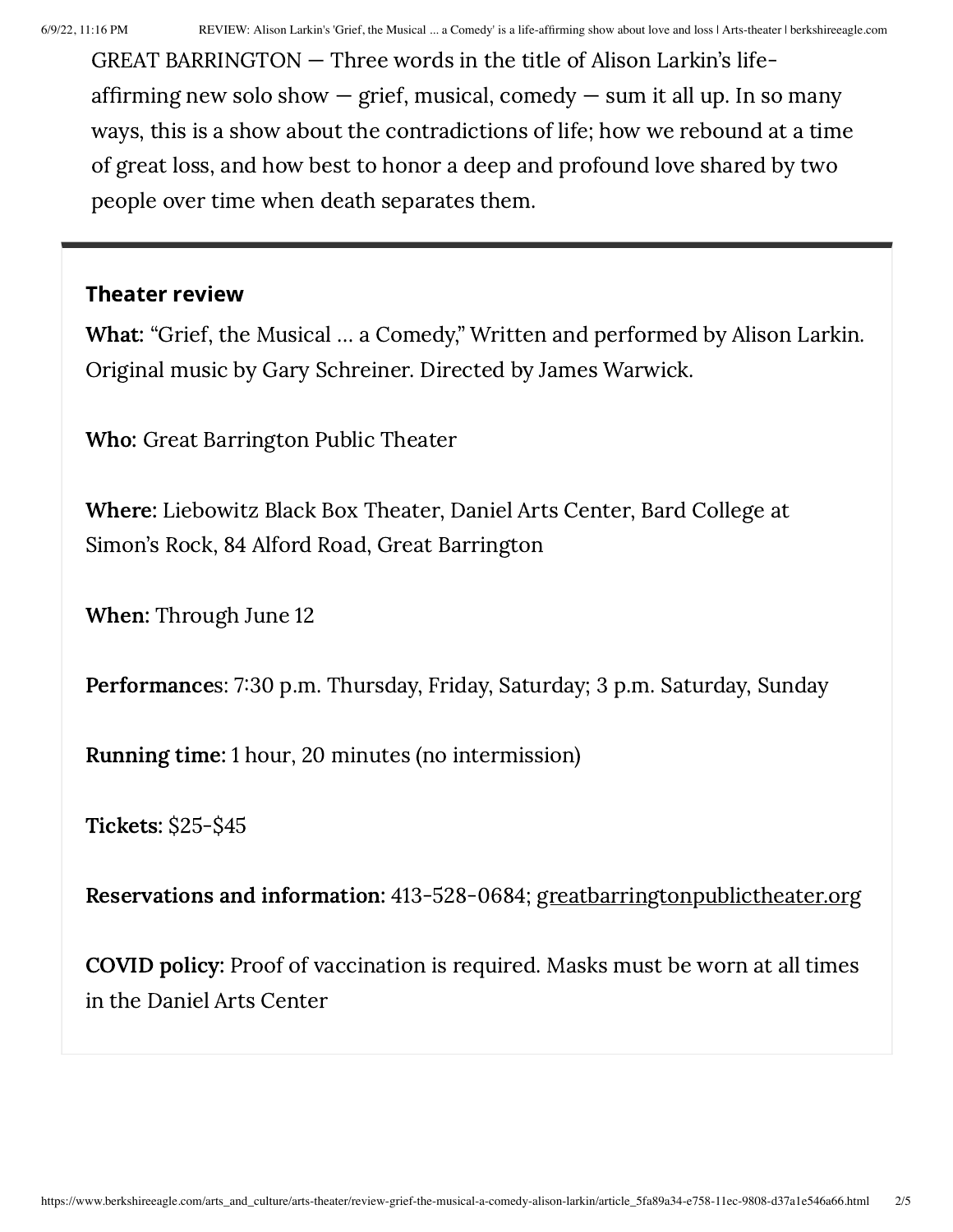"Grief, the Musical … a Comedy" is the opening show in Great Barrington Public Theater's Solo Festival. It's a bright bauble of a piece, even when maybe especially when — death, in the form of COVID-19, deals a blow. To be sure, Larkin does not take death lightly. But the meaning she finds in death, the perspective death throws on a life well-lived and a love well-shared is eyeopening and life-affirming.

Adopted by a British couple, Larkin, an internationally successful actor, writer, stand-up comic, voice artist, best-selling novelist and award-winning audiobook producer and narrator, came to the United States in 1984 when she was 21 in search of her American birth mother. After a reunion in Tennessee. Larkin moved to New York and began a career as a stand-up comic.

All of that, in somewhat digest form, serves as prologue to the real story at hand in "Grief …," Larkin's discovery of true love in her 50s.

Larkin came to the Berkshires in 2010 and settled in Stockbridge from where this empty-nest single mother of two runs an accomplished, award-winning audiobook company, Alison Larkin Presents. Ready to take the plunge into the dating world, Larkin made a few futile attempts via online dating. The universe, however, had something else in mind for Larkin, who met her "One" purely by chance on a wintry Sunday morning in February 2011 — Feb. 3, she recalls — at The Red Lion Inn, the only place in town at the time, Larkin says, that sold the Sunday New York Times, which particularly appealed to her because of the crossword puzzle. She recalls walking up to the main desk in the inn's lobby, asking to purchase a copy of the Sunday Times only to be told that the last copy had been bought by a gentleman who was standing hereby, also, it turned out, a Sunday Times crossword enthusiast. And so began a daylong introduction, conversation, dinner and eventually a decade-long relationship between Larkin and Bhima, a scientist who turned away from corporate America to work on developing a renewable energy project in Vermont.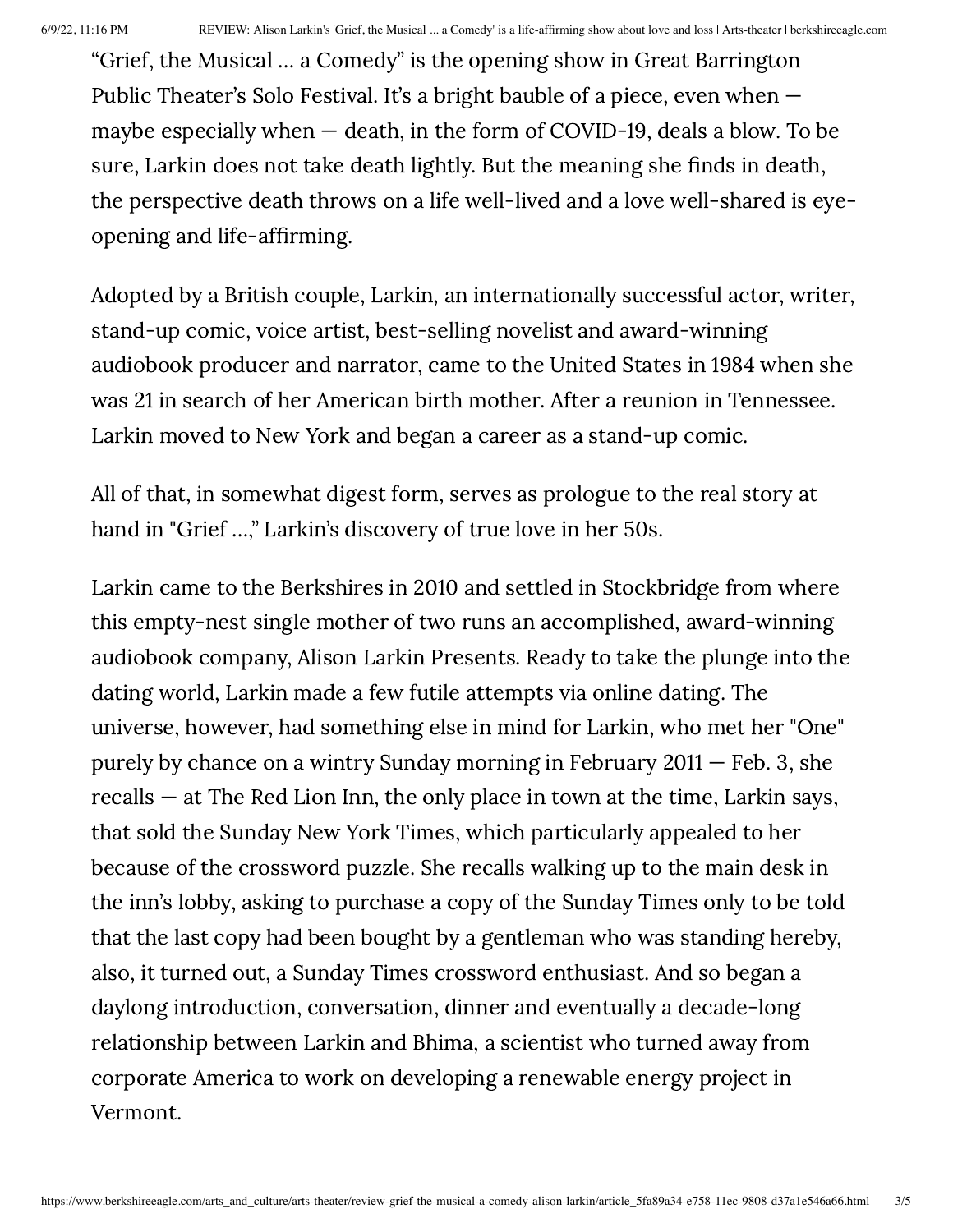Larkin recalls bringing Bhima to meet her adopted parents in England; she meets his family. She marvels at Bhima's healthy outlook on life; how he takes care of an immunocompromised body; the time they spent traveling; Larkin learning to see the world around her in fresh ways. "I began to see the natural world through his eyes," she says. At times, he hears the natural world through her voice as she recreates his with such skill that he lightly suggests at one point that should she quote him in any conversations with others that she use his voice. Indeed, at one point in "Grief …," Larkin and Bhima sing a duet, although as masterly as she is as a voice artist, she hasn't yet perfected the art of two separate voices singing together at the same time. She does, however, create an endearing moment as the two share a song, singing to one another and us.

Larkin recalls Bhima turning to her at one point in 2020 and suggesting that, finally, they will marry in two year's time after they first accomplish some things he needs to do with regard to his Vermont renewable energy project. COVID, however, intervenes. Larkin recounts Bhima's rapid death from a sudden onset of COVID; the separation between them; the rapid progress of his condition; then death and her isolation afterward. "There are more than five stages of grief," she says, referring to Swiss psychiatrist Elisabeth Kubler-Ross' stages of denial, anger, bargaining, depression and acceptance as part of the process of learning to live with the loss of a loved one.

Rather than hide under a bed and retreat, Larkin, buoyed by the lessons of her life with Bhima and the profound love they shared, turned to what she knows best — writing and performing, (here with the aid of some songs written with Gary Schreiner, who is her onstage accompanist). She and we are the better for it.

Clearly, Larkin loves being on a stage. The intimacy of the Liebowitz Black Box Theatre at Bard College at Simon's Rock's Daniel Arts Center is a perfect fit. Director James Warwick has a shrewd sense of how to make the space and Larkin's skills work to her advantage.